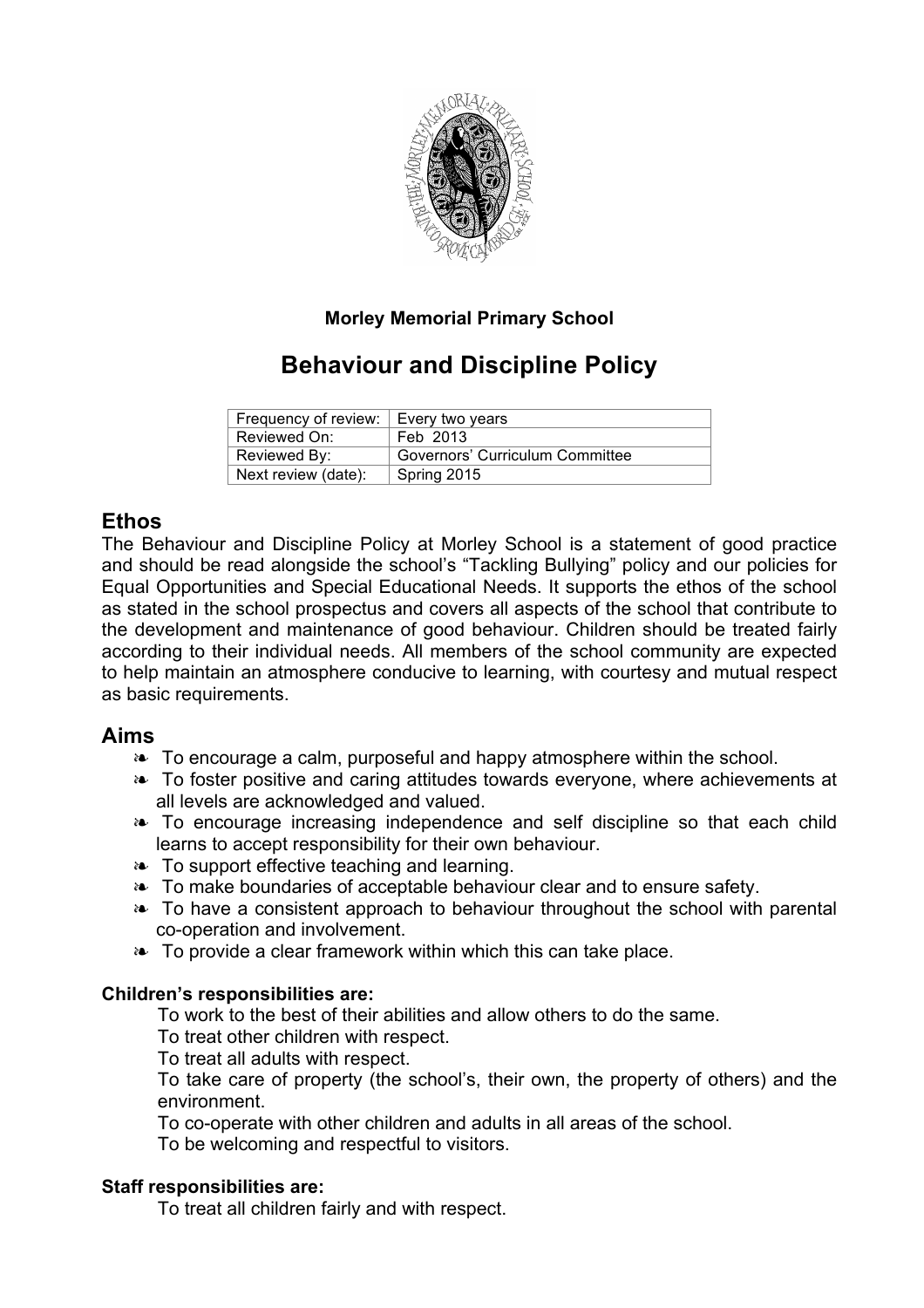To raise children's self esteem and develop their full potential.

To provide a challenging, interesting and relevant curriculum.

To create a safe and pleasant environment, physically and emotionally.

To use rules and sanctions clearly and consistently.

To be a good role model.

To form good relationships with parents and carers so that all children can see that the key adults in their lives share a common aim.

To recognise that each child is an individual and to be aware of their specific needs.

### **Parents/Carers responsibilities are:**

To make children aware of appropriate behaviour in all situations.

To encourage and develop their child's self discipline.

To show an interest in all that their child does at school.

To foster good relationships with the school.

To support the school in the implementation of this policy.

To be aware of and support school expectations.

To behave appropriately when in the school grounds.

## **Morley Code of Behaviour**

#### **At Morley we expect that everyone will:**

Respect the rights of pupils to learn and teachers to teach. Be polite and considerate towards the needs of others. Listen to others and be listened to. Take care of our environment. Walk quietly into and around the building. Keep themselves and other people safe.

At the beginning of each school year each class teacher will, through discussion with their class, draw up a list of class agreements based on and around the code of behaviour. The elaborated code of behaviour below will form a basis for individual class rules.

### **Respect the rights of pupils to learn and teachers to teach.**

This may include:

- ❧ Arrive on time.
- ❧ Bring all the equipment you need in a suitable bag.
- ❧ Listen carefully.
- ❧ Follow instructions.
- ❧ Work hard.
- ❧ Ask for help when you need it.
- ❧ Help each other when it is appropriate but don't distract or annoy anyone.
- ❧ Put your hand up to answer a question.
- ❧ Be sensible at all times.
- ❧ Do your homework as well as you can and hand it in on time.

### **Be polite and considerate towards the needs of others.**

This may include:

❧ Using an appropriate voice for the activity or situation.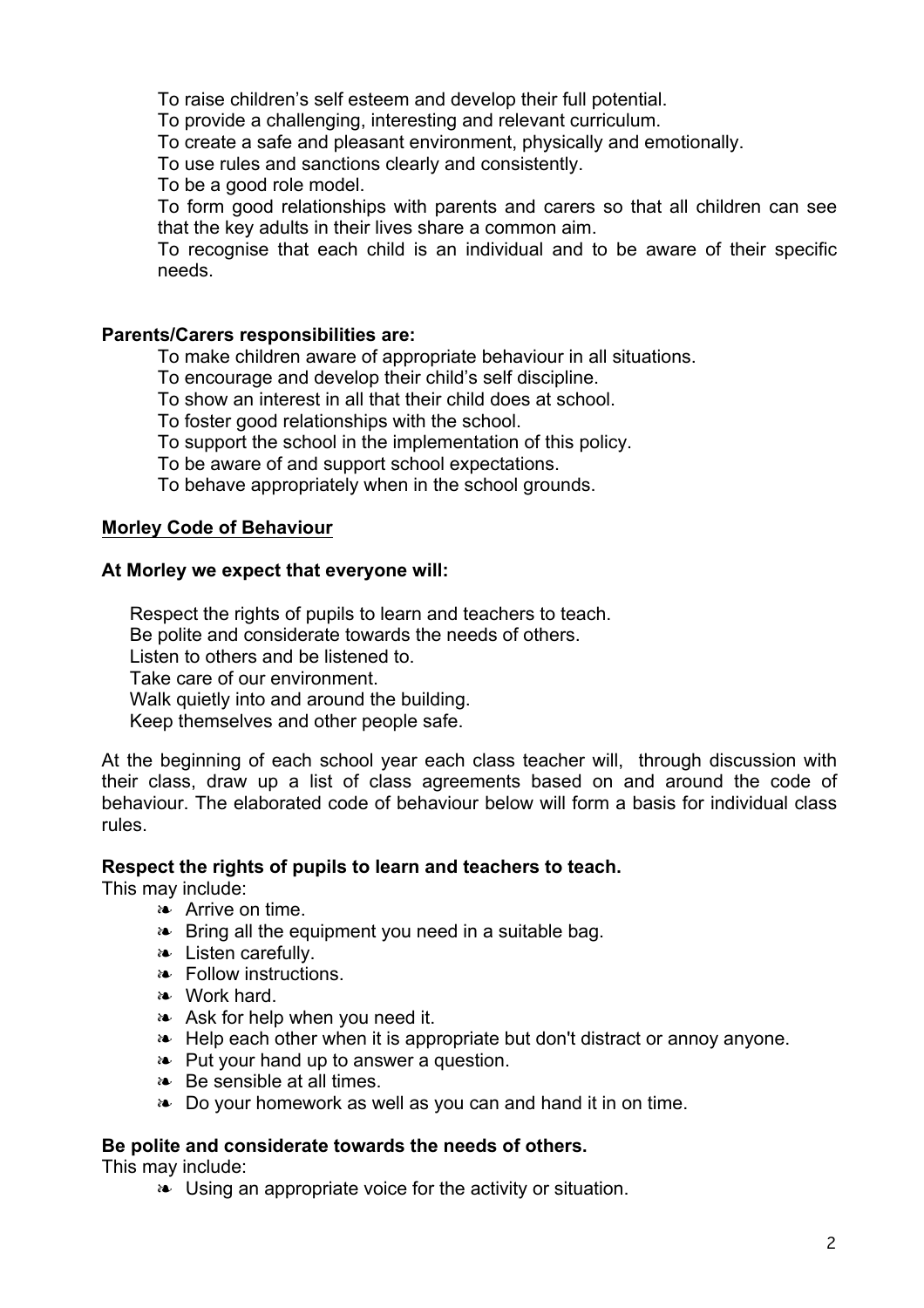- ❧ Using language which is neither abusive or offensive (in whichever language you are speaking).
- ❧ Offering to help others.
- ❧ Being polite to all adults who work in or visit the school.

### **Listen to others and expect to be listened to**

This may include:

- ❧ Trying to understand other people's point of view.
- ❧ Not interrupting anybody or being interrupted by others.
- ❧ Being silent when required.
- ❧ Not answering back.

### **Look after our environment**

This may include:

- ❧ Putting all litter in bins.
- ❧ Using toilets in an acceptable way.
- ❧ Reporting any damage you see to a member of staff.
- ❧ Taking care of displays and school equipment.
- ❧ Leaving work areas tidy when you have finished using them.

## **Walk quietly into and around the building**

This may include:

- ❧ Lining up sensibly when necessary.
- ❧ Walking sensibly along corridors.
- ❧ Being ready to help by opening doors.
- ❧ Being ready to help by offering to carry things.

## **Keep yourself and other people safe**

This may include:

- ❧ Always considering other people's feelings
- ❧ Making sure that your actions don't hurt yourself or others
- ❧ Being careful about the games you play in the playground

# **Rewards**

### **Statement**

We take a positive approach to behaviour, using praise, encouragement and high expectations to reinforce appropriate behaviour. It is important that praise and rewards should have a considerable emphasis within school so that pupils achieve recognition for a positive contribution to school life. Such a contribution includes sound academic work and effort, good behaviour and adherence to the code of conduct. Children should be rewarded for success in a wide range of endeavours, for example, curricular and extra curricular achievements, behaviour and general helpfulness. Our attention should not be limited to those whose academic work is outstanding or to those whose behaviour is consistently poor.

It is expected that good standards of behaviour will be encouraged through the consistent application of our code of conduct, supported by a balanced combination of rewards and sanctions within a constructive school ethos.

It is important to develop and maintain consistency in the application of the reward system.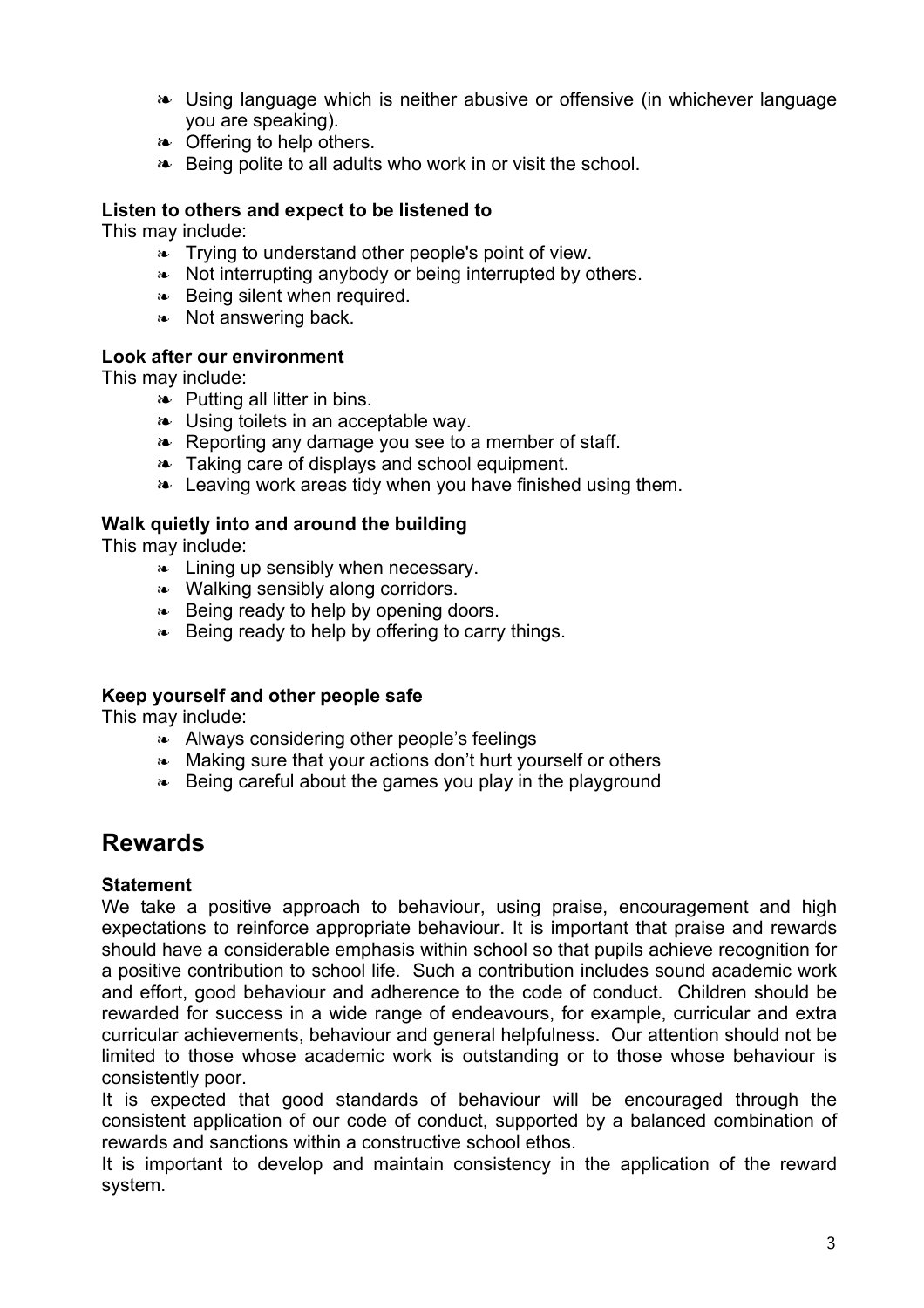## **How we use rewards to encourage good behaviour**

This may be achieved in the following ways:

The systems used for rewarding achievement will vary according to the age of the child. Examples of situations and circumstances in which formal rewards (such as merits, certificates, good conduct slips) may be awarded will be reviewed, drawn up and agreed upon in consultation with staff. Formal rewards will be publicly acknowledged by the Senior Management Team generally through assemblies.

Examples of informal rewards which staff are encouraged to use for academic achievement, appropriate behaviour and outstanding effort include:

- ♦ General praise and encouragement.
- ♦ Positive feedback to child verbally or in writing in their books.
- $\bullet$  Sharing good work with others.
- ♦ Extra playtime
- ♦ Golden time
- ♦ The Headteacher or other appropriate members of senior staff to be invited to praise individuals, groups or classes, publicly or privately.
- Recognition to be given to success of differing kinds in assemblies.

# **Sanctions**

### **Statement**

Pupils have a right to expect fair and consistently applied sanctions for poor behaviour which make a clear distinction between serious and minor infringements of the code of behaviour. However, teachers need to exercise their professional judgement and take into account the needs of individuals and the context of the behaviour.

An appropriate sanction is one which is designed to put matters right and encourage better behaviour in future. It is usually inappropriate to punish whole groups for the misdemeanours of a few or to use exclusion from the curriculum as a sanction.

Imposition of sanctions should be done in a firm, no-nonsense way but should be consistent with the school expectation that all people are treated with respect. Sanctions should not be based on the tolerance level of the teacher being exceeded, but rather because the child has broken an agreed rule.

It should be clear from the teacher's actions that it is the behaviour that is unacceptable and not the child. This enhances rather than reduces the likelihood that the pupil will want to co-operate with the teacher in the future.

### **What we do if a child misbehaves**

- ❧ We ask the child to stop misbehaving.
- ❧ Where necessary we discuss incidents with the children involved.
- ❧ Where possible, we encourage children to resolve disagreements themselves.
- ❧ Where appropriate, we use agreed sanctions.
- ❧ We encourage children to take responsibility for their own behaviour.
- ❧ We counsel children when necessary.
- ❧ In exceptional circumstances it may be necessary for a member of staff to physically restrain a child. This should normally only be done be trained members of staff *(see Guidance on Physical Restraint)*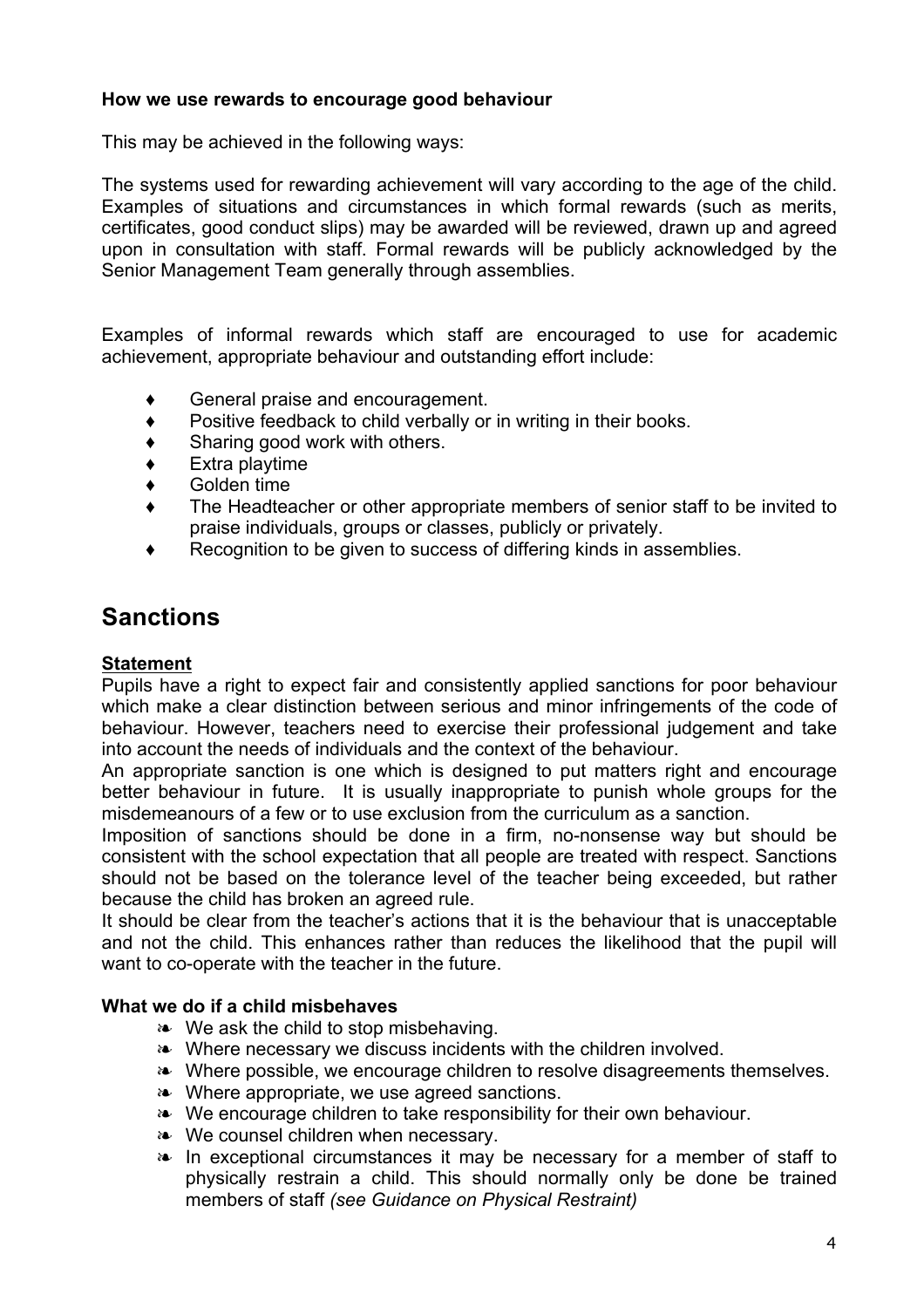Individual staff need to develop their own authority when dealing with children, but we do need to operate as a team and everyone should feel able to seek support from colleagues. In the first instance the behaviour should be dealt with by the adult in charge of the child. For support staff this may be followed by referral to the Headteacher, Deputy Headteacher or Key Stage Leader at lunchtime or class teachers at other times. In the case of more severe or persistent misbehaviour all staff should seek advice from and/or intervention by the Senior Management Team.

Possible sanctions for misbehaviour can include one or more of the following:

- ❧ Asking child to move to away from the problem e.g. to another part of the class or playground.
- ❧ Sanction related to the original act e.g. clearing up litter and removing graffiti.
- ❧ Writing a letter to the person you have offended
- ❧ Loss of Golden Time.
- ❧ Time out of classroom (or playground) send to another class by agreement. (Always make sure there is an adult to supervise the child. The child should be clear about why they have been sent there and should take work to do either from their lesson or another activity if necessary)
- ❧ Withdrawal of privileges e.g. playtimes, part of lunch time. If teaching staff use withdrawal from lunchtime activities as a consequence, they should personally make arrangements for the pupils to be supervised. Children staying in at lunchtime for any reason should have a badge or note so that meal supervisors know they have permission to be inside.
- ❧ Informal contact with parents/carers.
- ❧ Sending children to Headteacher or Deputy.
- ❧ Formal contact with parents/carers.

In an emergency situation, use the send for assistance card (or another child) to summon help from the office.

The Headteacher (or Deputy in the Headteacher's absence) may exclude a child on a temporary or permanent basis for very serious or persistent and well documented misbehaviour. (see DfES Guidance on Exclusion)

### **The use of sanctions**

If a child is behaving inappropriately and/or ignoring class rules, the following will happen in the majority of cases:

**1st instance:** A look / a gesture / a word / point to the displayed rule / move closer to the child / encouragement / focus on work rather than comment on the misbehaviour (i.e. What's the next thing you have to do? Where should you be now?)

**2nd occasion:** Reminder of the rule / repeat the instruction / clear description of desired behaviour / warning of the implication of breaking the rule one further time.

**3rd occasion:** Apply sanction as appropriate to the level of seriousness of the behaviour, using professional judgement. It may be useful to discuss a hierarchy of sanctions with the class, particularly with older children.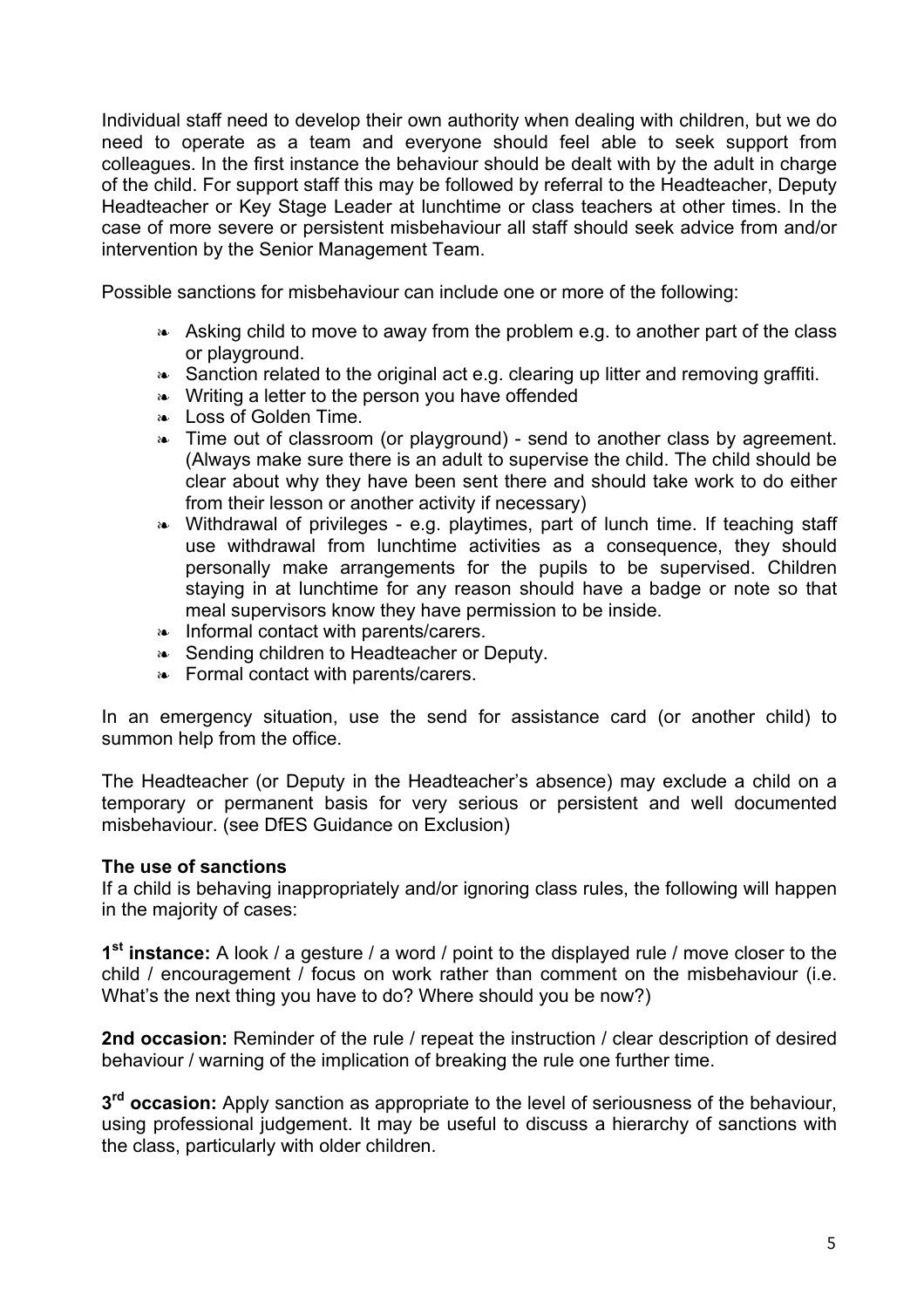## **Managing pupil behaviour**

Wherever there is a group of pupils, be it classroom, playground, dining area etc staff can take steps to minimise inappropriate behaviour by their own behaviour and the systems they have set up.

### **The following strategies may be of help:**

- ❧ Establish routines for every day activities such as lining up or giving out resources.
- ❧ Plan for any disruptive behaviour that you are able to anticipate e.g. not allowing two children who disrupt one another to sit next to each other.
- ❧ Refer to school code of behaviour and the responsibilities of individuals to follow it.
- ❧ Choose a consistent "Stop & Listen" signal and teach what you expect when you use it.
- ❧ Maximise opportunities for pupils to take responsibility for their own behaviour by providing choices whenever possible.
- ❧ Listen to children and communicate that you have heard what they have said.
- ❧ Give children opportunities to express their feelings.
- ❧ Sometimes one may choose to ignore a particular behaviour especially when it is done for effect. However, it should be followed up and mentioned to the individual at a later time.
- ❧ Address any potential difficulty quickly to avoid escalation e.g. playfighting in the playground.
- ❧ Try to avoid pupils finding themselves with nothing specific to do have activities in reserve for extension, consolidation or for sending with a "time out" child.
- ❧ Be aware of the pupil who is not engaged with the activity i.e. at the back of the group, daydreaming but not disrupting.
- ❧ Be prepared for the lesson and ensure that lesson purpose is known by pupils.
- ❧ Model the standards of courtesy expected from pupils.
- ❧ Emphasise the positive, including praise for good behaviour as well as good work.
- ❧ Criticise the behaviour and not the person.
- ❧ Avoid sarcasm and threats, which are not subsequently carried out.
- ❧ Make fair and consistent use of sanctions.
- ❧ Keep to time in the lesson and finish on time.
- ❧ Ensure an orderly exit from the classroom.
- ❧ Analyse the classroom management performance and learn from it.

### **How we encourage children to sort out their own difficulties**

Children should be encouraged to take responsibility for sorting out conflict. This means that adults must take responsibility for teaching them and modelling strategies for doing this. Adults are also responsible for seeing that children carry out these strategies and reach a successful conclusion. Children should be encouraged to be assertive, to express their feelings and to resolve conflict without resorting to violence, swearing or abuse.